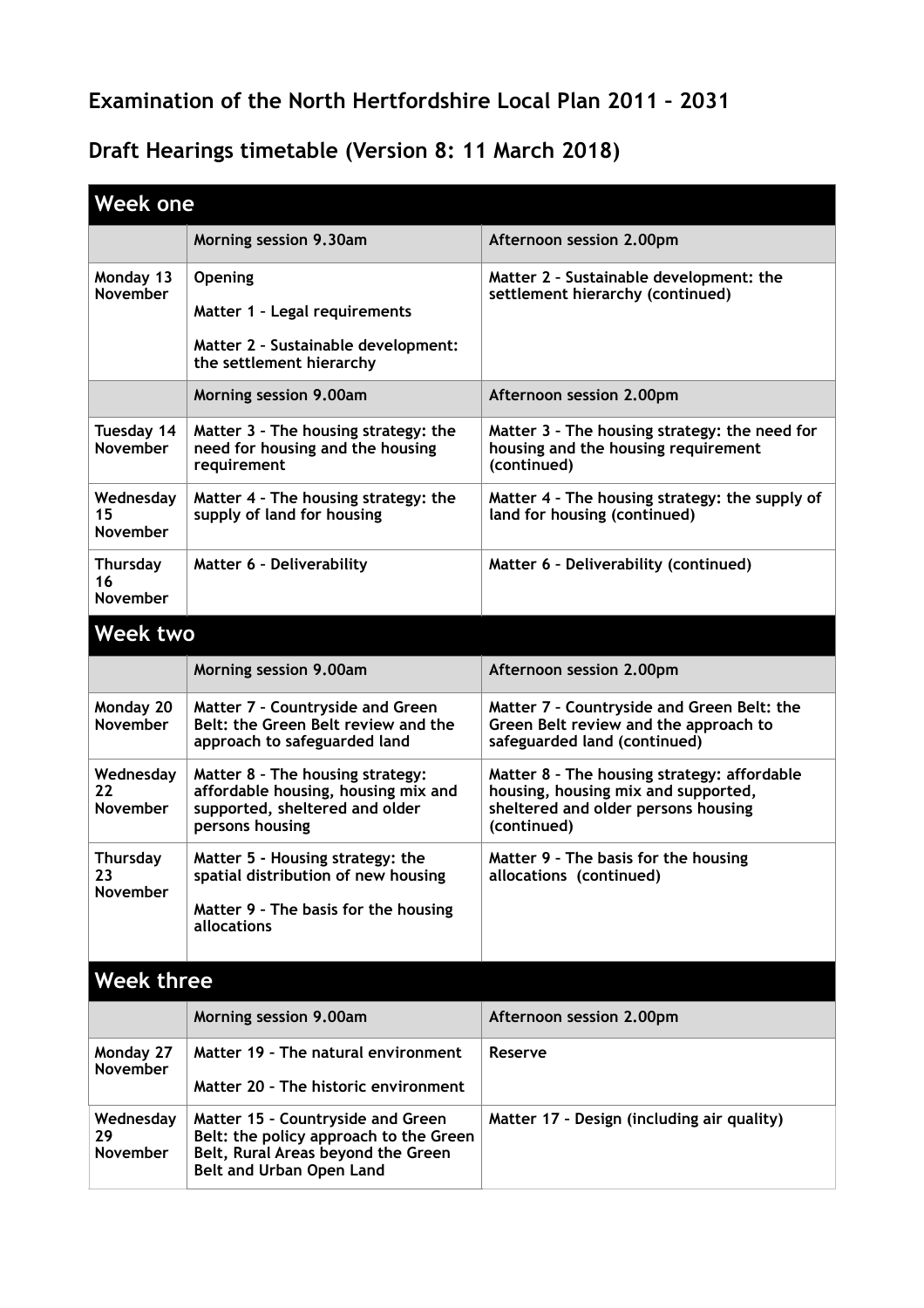| <b>Thursday</b><br>30<br><b>November</b> | Matter 16 - Transport and<br>infrastructure                                                                                                                                  | Reserve                                                                                                                                                                |  |
|------------------------------------------|------------------------------------------------------------------------------------------------------------------------------------------------------------------------------|------------------------------------------------------------------------------------------------------------------------------------------------------------------------|--|
| <b>Week four</b>                         |                                                                                                                                                                              |                                                                                                                                                                        |  |
|                                          | Morning session 9.00am                                                                                                                                                       | Afternoon session 2.00pm                                                                                                                                               |  |
| Tuesday 12<br><b>December</b>            | Matter 13 - Economic development (B<br><b>Class Uses)</b>                                                                                                                    | Matter 13 - Economic development (B Class<br>Uses) (continued)                                                                                                         |  |
| Wednesday<br>13<br><b>December</b>       | <b>Matter 14 - Town and Local Centres</b>                                                                                                                                    | <b>Matter 14 - Town and Local Centres</b><br>(continued)                                                                                                               |  |
|                                          |                                                                                                                                                                              | Matter 18 - Healthy communities                                                                                                                                        |  |
| <b>Week five</b>                         |                                                                                                                                                                              |                                                                                                                                                                        |  |
|                                          | Morning session 9.00am                                                                                                                                                       | Afternoon session 2.00pm                                                                                                                                               |  |
| Tuesday 23<br>January                    | <b>Matter 21 - Air Quality</b>                                                                                                                                               | <b>Matter 21 - Air Quality</b>                                                                                                                                         |  |
| Wednesday<br>24 January                  | Matter 7 - Countryside and Green<br>Belt: the Green Belt review and the<br>approach to safeguarded land.<br>(continued)<br>Inspector's Matters & Issues: 7.2, 7.3<br>and 7.4 | Matter 7 - Countryside and Green Belt: the<br>Green Belt review and the approach to<br>safeguarded land. (continued)<br>Inspector's Matters & Issues: 7.2, 7.3 and 7.4 |  |
| Thursday<br>25 January                   | Matter 6 - Deliverability (continued)<br>Inspector's Matters & Issues viability<br>6.3                                                                                       | Reserve                                                                                                                                                                |  |
| Week six                                 |                                                                                                                                                                              |                                                                                                                                                                        |  |
|                                          | Morning session 9.00am                                                                                                                                                       | Afternoon session 2.00pm                                                                                                                                               |  |
| Monday 5<br>February                     | Matter 10 - Letchworth                                                                                                                                                       | Matter 10 - Letchworth (continued if<br>necessary)                                                                                                                     |  |
|                                          |                                                                                                                                                                              | Matter 10 - Royston                                                                                                                                                    |  |
| Tuesday 6<br>February                    | Matter 10 - Baldock (including<br>Bygrave)                                                                                                                                   | Matter 10 - Hitchin                                                                                                                                                    |  |
| Wednesday<br>7 February                  | Matter 10 - Luton & Cockernhoe                                                                                                                                               | Matter 10 - Luton & Cockernhoe (continued if<br>necessary)                                                                                                             |  |
| Thursday 8<br>February                   | Matter 11 - Ashwell, Barkway, Barley,<br>Breachwood Green, Hexton, Kimpton                                                                                                   | Matter 11 - Ashwell, Barkway, Barley,<br>Breachwood Green, Hexton, Kimpton<br>(continued if necessary)<br>Reserve                                                      |  |
| Week seven                               |                                                                                                                                                                              |                                                                                                                                                                        |  |
|                                          | Morning session 9.00am                                                                                                                                                       | Afternoon session 2.00pm                                                                                                                                               |  |